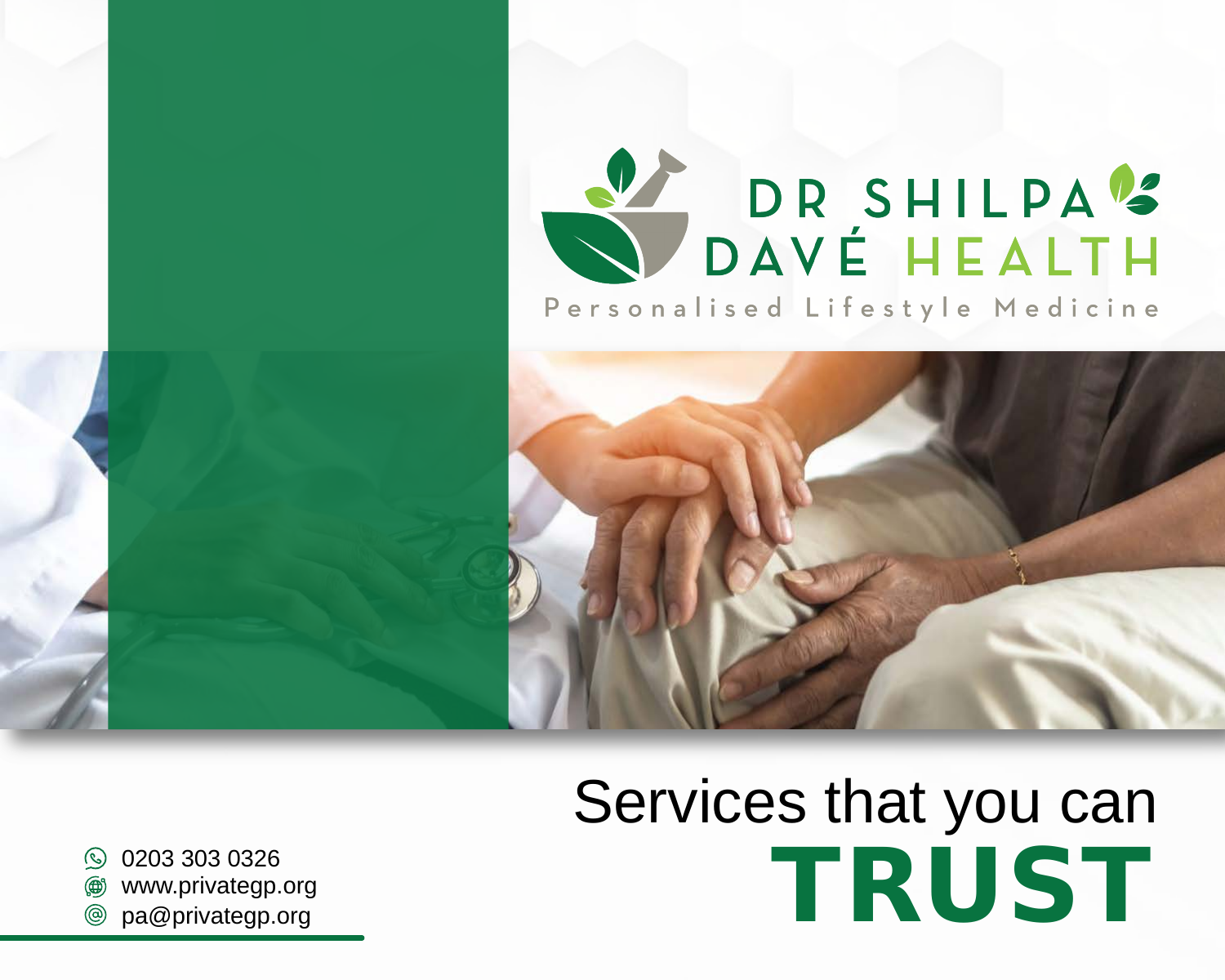# **OUR MISSION**

Family General Practice is at the heart of Shilpa Dave Health. Covering Richmond, Twickenham, Teddington and Kingston Upon Thames, we are local and accessible. For our Richmond and Teddington Patients, we are a short drive and offer Private General Practice Services for all your family health needs. From vaccinations, to blood tests and prescriptions, we are here to provide you and your family with your all health needs.

For busy professionals our video consultations and finger prick blood tests offer convenience, however the traditional General Practice model is one we value and is at the core of the our practice philosophy.

- A Doctor who is part of your family, who knows you and your family as a whole, not as individuals.
- A Doctor who can arrange simple blood tests, scans and tests quickly and conveniently
- A Doctor where conditions dictate can refer you to trusted Specialists locally and throughout central London.

# MEET THE TEAM

- **DR SHILPA DAVE**
- **DR YEN YEN KHOR**
- **NICKY DYE**
- **CHRISTINE BAILEY**
- **JOE ASH**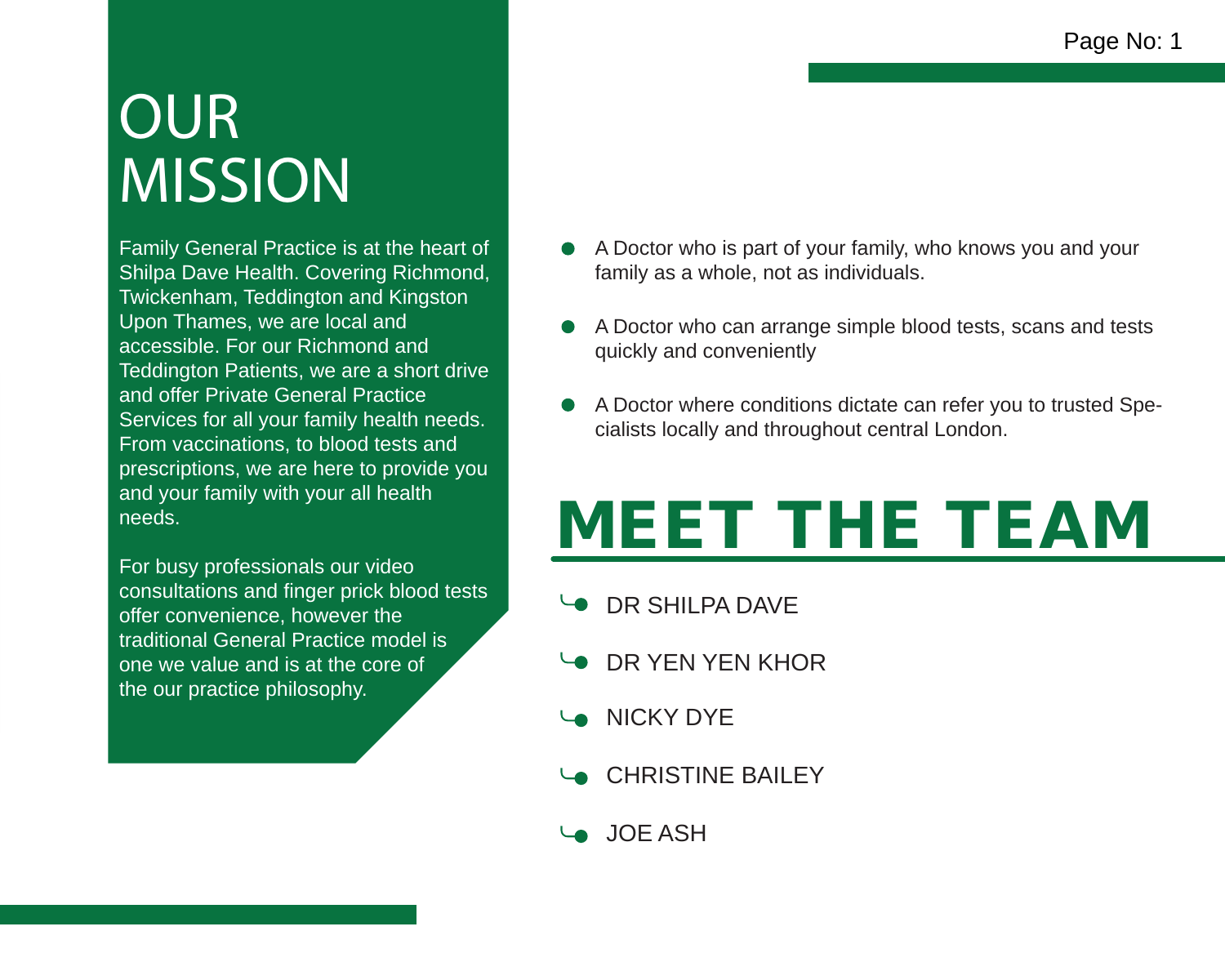

## **DR SHILPA DAVE** MBBS, BSC, MRCGP, DFSRH

I have now spent 20 years in Medicine and am an experienced GP practicing both in the NHS and Privately.

My roots in Indian tradition and ayurvedic medicine had always fascinated me and I discovered Functional Medicine as I sought out strategies for coping and recovery from my own health challenges. As a Functional Medicine Practitioner, my goals for my patients are to use lifestyle factors, nutrition, and wellbeing as treatments alongside the latest conventional medical guidelines.

My own FM journey helped my thyroid underactivity and has given me a unique insight into delivering bespoke personalized lifestyle medicine to my patients

A combined approach is best where conventional medicine acts as the platform for adding a Functional Medicine Approach, and the sections of the website on Balance, Burnout, and Menopause outline our holistic approach at Shilpa Dave Health. The greatest health gains can often be found in exercise, nutrition, and lifestyle. By integrating these into your health journey with a Functional Medicine approach supported by our team of passionate practitioners, we can help you not just be healthy but revitalize your everyday life, work-life balance, and relationships with food, people, and your family. Staying well, living mindfully, strong, and with purpose.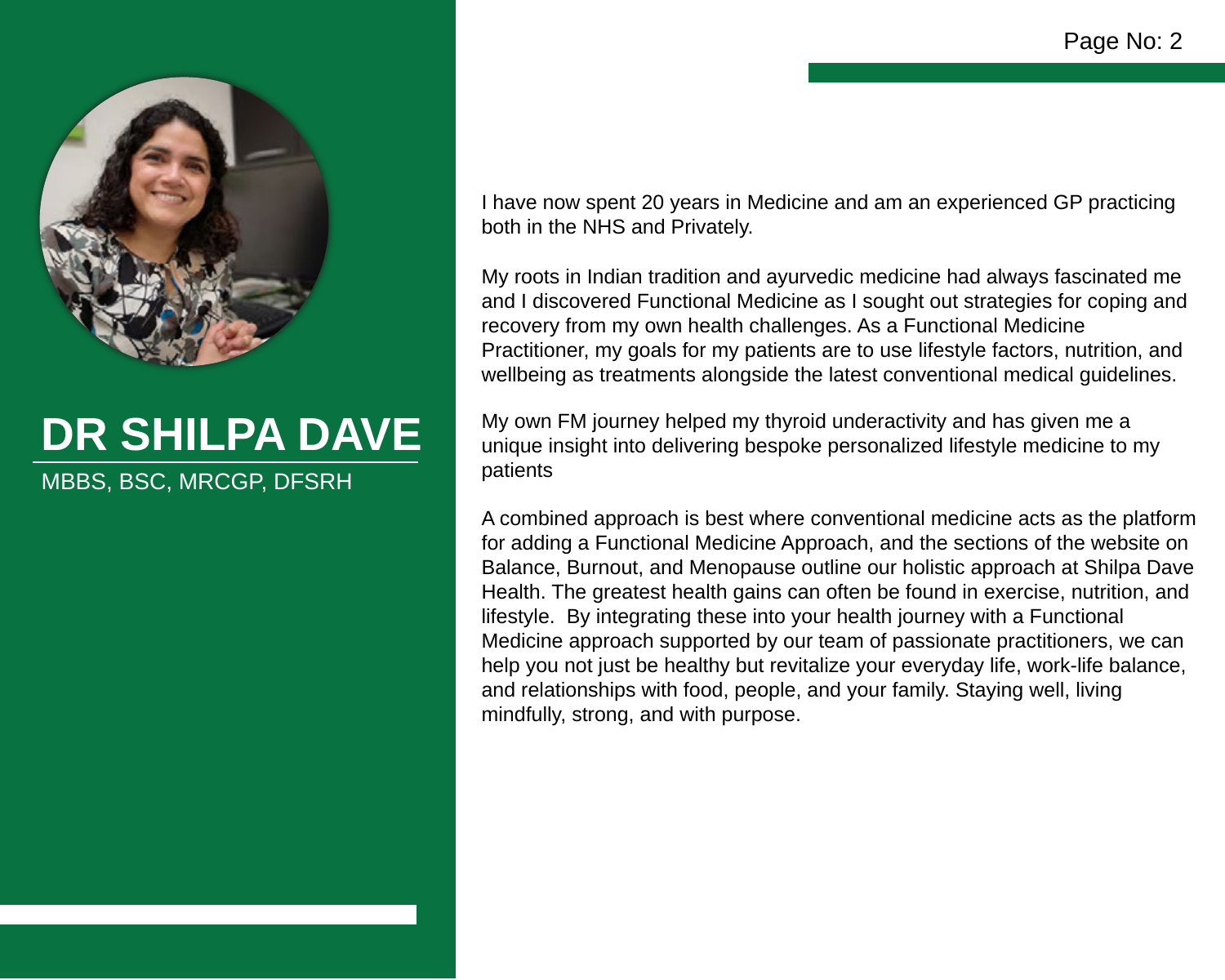

# **DR YEN YEN KHOR**

MB BS MRCGP DFSRH

Dr. Yen Yen Khor graduated from the University of Southampton in 2007. She held hospital posts including Obstetrics and Gynaecology, Rheumatology, Psychiatry, Gastroenterology, Elderly Care, Colorectal and Emergency Medicine before qualifying as a GP in 2013. She can speak Mandarin, Cantonese as well as English, and is currently training to be able to practice Acupuncture. Dr. Yen Yen's special interests are women's health and sexual health, and she hopes to use her knowledge of Traditional Chinese medicine to complement conventional medicine to take a holistic approach to help her patients.

### *Qualifications, Training & Memberships:*

- BM University of Southampton
- GP Training in Obstetrics and Gynaecology, Rheumatology, Psychiatry and Emergency Medicine
- Membership of the Royal College Of General Practitioners (MRCGP)
- Diploma in sexual and reproductive healthcare (DFSRH)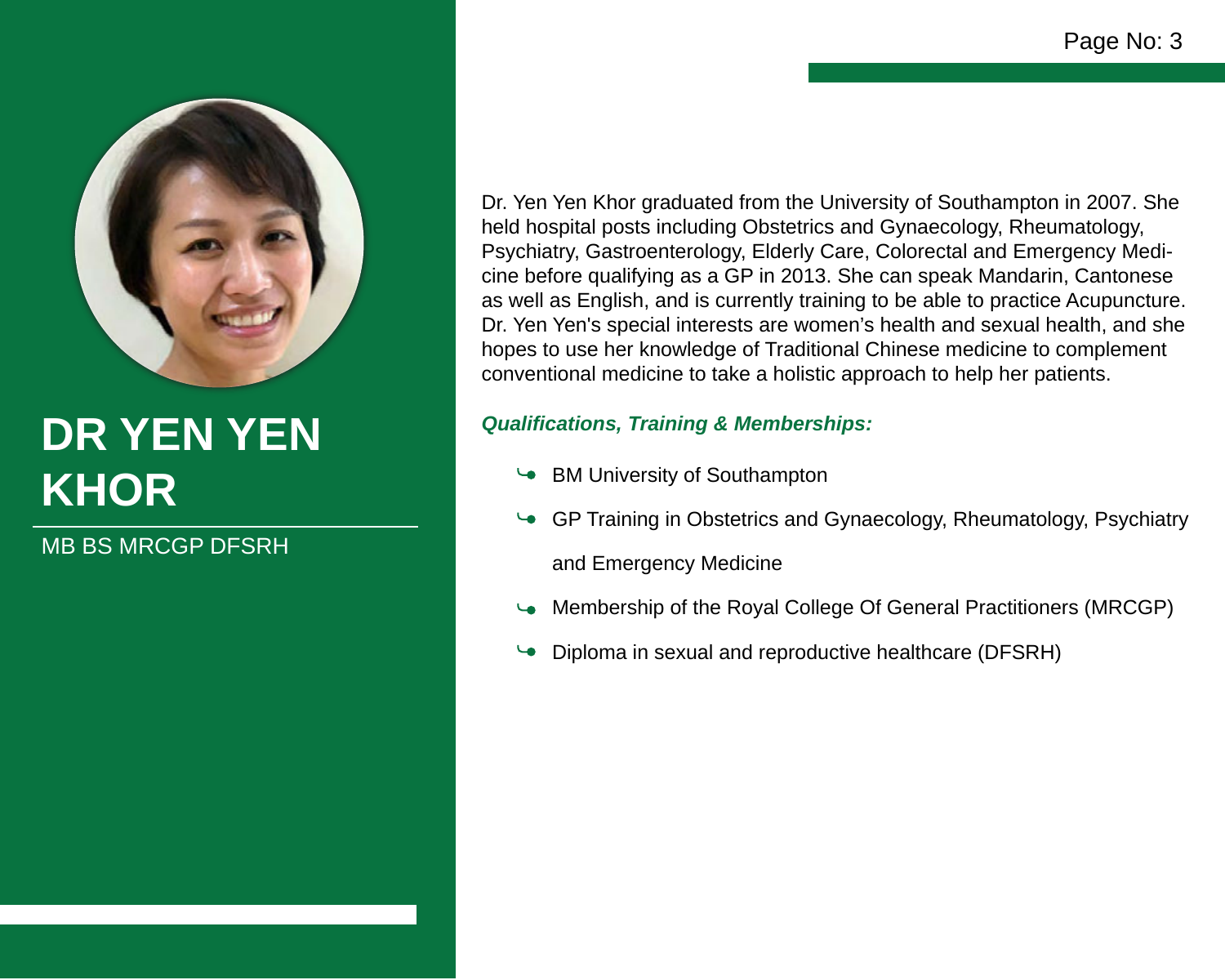

### **NICKY DYE** STRALA YOGA GUIDE. TEEN YOGA & MINDFULNESS TEACHER

Appointments with Nicky are booked via our website and can be private one to one in your own home, as part of a class, group, at the Claygate studio or online - simply email us at yoga@privategp.organd we put you in touch with Nicky directly

Nicky Dye has been practising yoga and mindfulness for 20 years while pursuing a corporate career in the airline industry. Nicky became a Strala Yoga Guide in 2014 and has been teaching yoga full time since then. Strala Yoga combines the movement and healing wisdom of yoga, tai chi and qigong, and is infused with the principles of Chinese and Japanese Medicine. Nicky is passionate about supporting people back to optimal health & wellness. Trained in the Yoga Medicine approach, she uses a Chinese Medicine evaluation to build a big picture of each client, in order to create a highly personalised yoga treatment plan. Modalities include different styles of yoga, breath work, acupressure, myofascial release, massage, meditation and visualisation. Beginners are welcome, and flexibility is not required! Particular areas of interest include sleep, women's health and fertility, as well as mental health for adults and teens.

Nicky organises the annual conference for the Teen Yoga Foundation, bringing together leading researchers and teachers from all over the world to share their expertise. She is also a positive mental health ambassador and teaches yoga and mindfulness to teens.

#### *Qualifications, Training & Memberships:*

- Women's Health & Fertility, (Chinese Medicine module), Yoga Medicine
- Shiatsu Level 3 Diploma, BSY (in progress)
- Mental Health Fundamentals; Essentials for Practice and Teaching Yoga, with leading Yoga Therapist, Lisa Kaley-Isley
- Chinese Medicine Immersion with Therapeutic Yoga, Yoga Medicine
- 100-hour Advanced Strala Yoga Training / Shiatsu
- 100-hour Advanced Strala Yoga Training / Leadership
- Teen Yoga and Mindfulness Teacher Training
- 300-hour Vinyasa Flow Teacher Training with appleyoga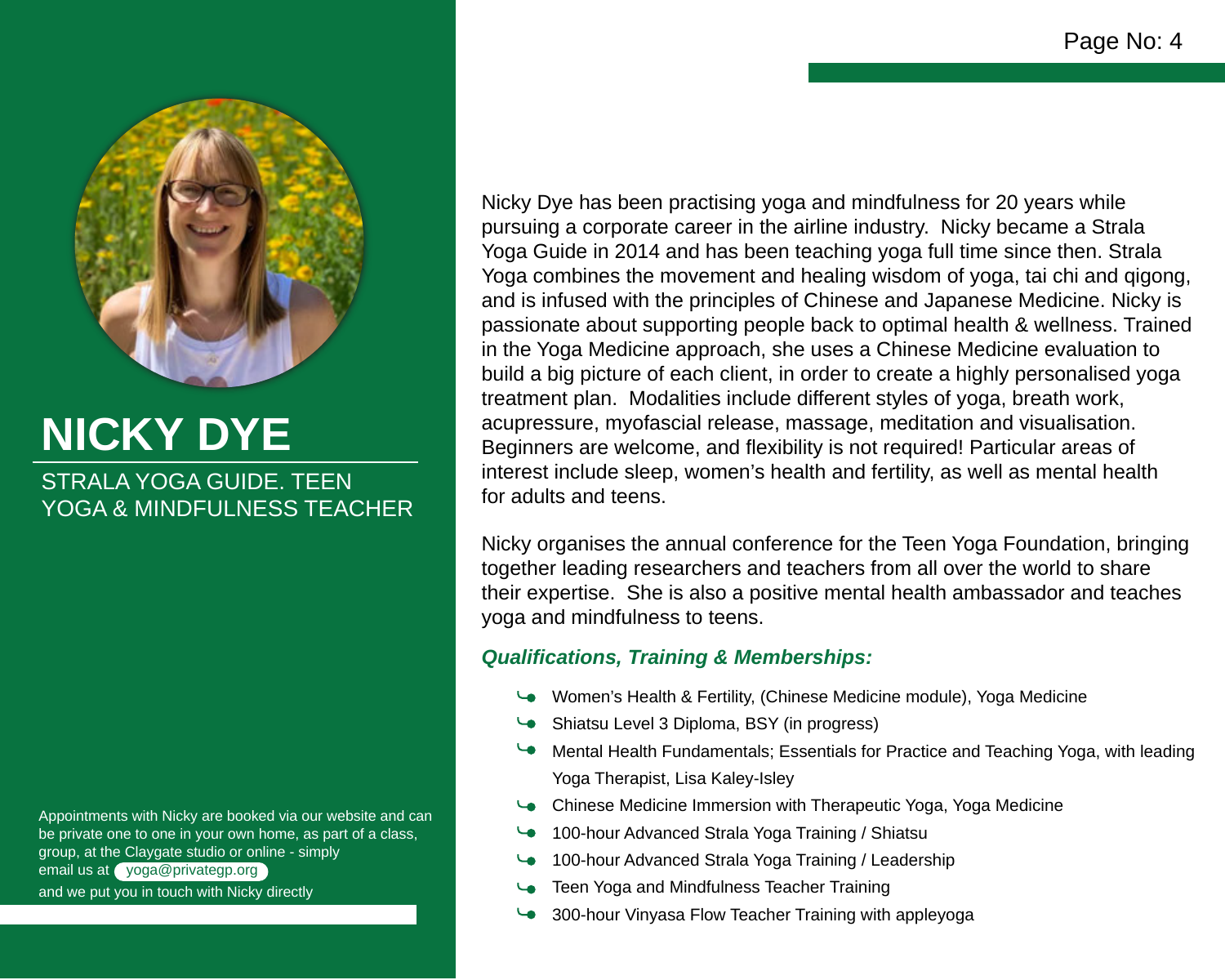

# **CHRISTINE BAILEY**

REGISTERED NUTRITIONIST - MSC PGCE MBANT MIFM FUNCTIONAL PERFORMANCE NUTRITIONIST Christine is an award winning degree-qualified Registered Nutritionist (BANT), Chef, and Author with over 20 years of experience in the health, corporate, and food industries. With additional training by the Institute of Functional, Medicine Christine is an experienced Functional Performance Nutritionist working in the public and corporate sector.

Christine has a busy online nutrition clinic and works with a range of leading corporates providing nutritional expertise, webinars, seminars, and one-to-one consultations. She also runs practitioner and public online nutritional programs including her popular gut health, menopause, and brain health programs. She also works in recipe and product development and lectures nationally and internationally.

She is the author of over 14 books including the Brain Boost Diet, Functional Nutrition Cookbook, Go Lean Vegan, My Kids Can't Eat That!, and the Gut Health Diet Book which is endorsed by leading functional US doctor Dr. Mark Hyman.

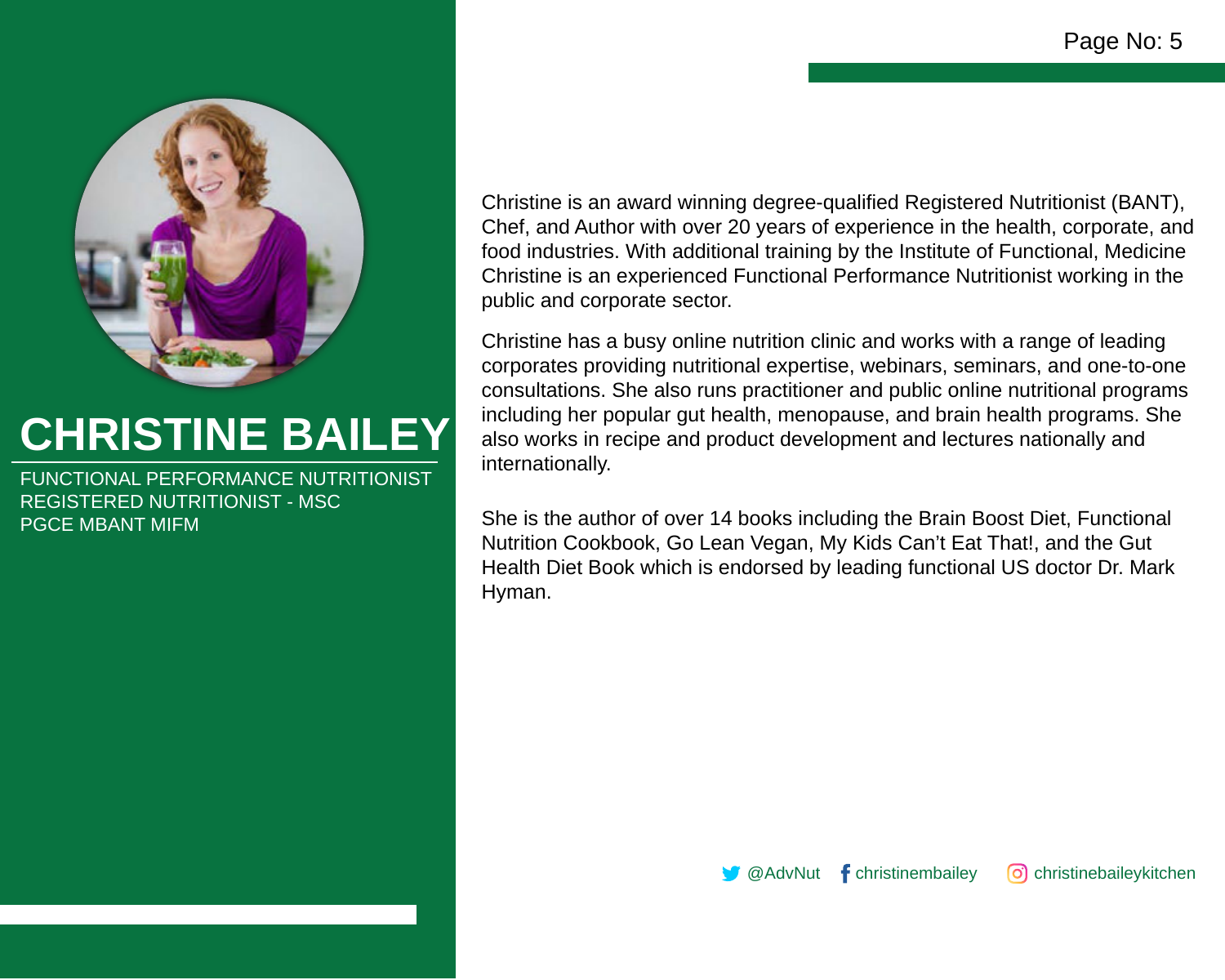

# **JOE ASH**  PERSONAL TRAINER

More about *Joe Ash*

Platinum Fitness Twickenham RFC South Road Hampton, TW12 3PE

Email: JA.platinumfitness@outlook.com For bookings:

I have been in the Leisure and fitness industry for 17 years. I started out as a fitness instructor and worked my way through the ranks, becoming an advanced gym instructor and then a personal trainer.

I have also had experience in management and became a Platinum Personal Trainer for David Lloyd back in 2010.

My passion for sport and fitness came from a young age and fond interest in rugby, which I continue to play and coach still. My biggest passion now (apart from training my clients of course) is my family. I have two gorgeous children who keep me on my toes.

From my many years as a trainer, I have had the pleasure of working with people of all ages, levels, and abilities, helping them lose weight, tone up, rehab, training for a specific sport and core strength. So, whatever your gym goals maybe, I would love to help you.

### *Qualifications, Training & Memberships:*

- REPS Level 3 Personal Trainer
- Level 1 Nutrition Coach
- Pad Boxing Level 1 Certificate
- Stability Ball Certificate
- I have also completed training in pre and post-natal, kettlebells and **Theragun**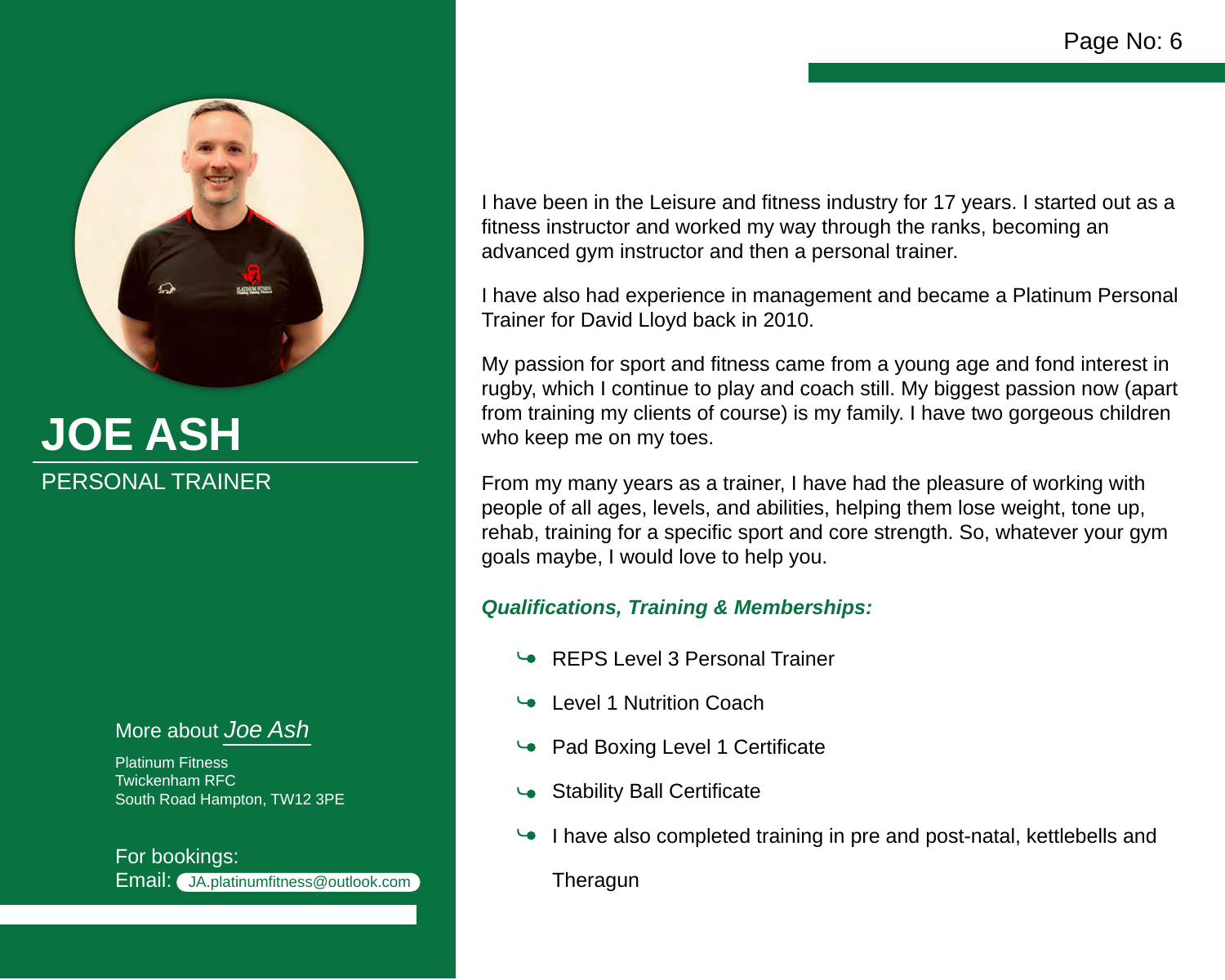



# OUR SERVICES

### **FUNCTIONAL MEDICINE:**

There are so many aspects of Family Health, from vaccinations to simple problems such as an ear infection, where rapid access to a GP is vital. At Shilpa Dave Health we understand that a responsive and caring practice is at the core of keeping you well, but we want to do more than that.

Many of my patients tell me there just isn't enough time when they see their GP. Many of them want to begin a journey to better health and want to have someone to guide them and listen to them. They do not want to be labeled with a disease but want to understand and explore the underlying causes of their symptoms.

## **WHAT IS FUNCTIONAL MEDICINE?**

Functional Medicine looks at optimising, not just maintaining your health so you can live well. Preventing disease by screening and testing, maintaining your health by eating well and exercising and looking after your mental health, and restoring your health by replenishing nutrients, reducing inflammation and stress.

By putting these together into a personalized journey supported by a team of passionate health professionals you will achieve more balance, feel better and reach your health goals, supported by us.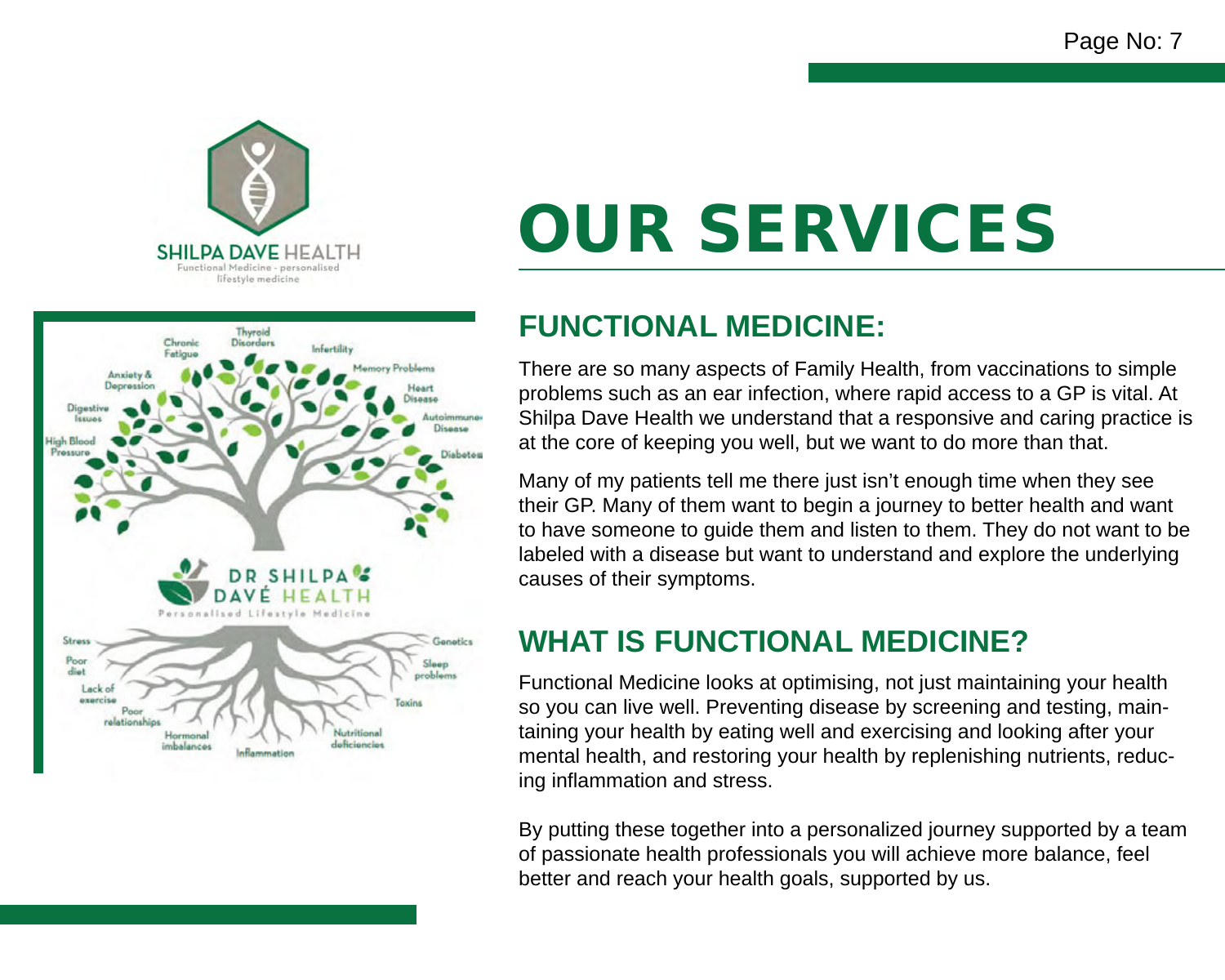



## **HEALTH SCREENING**

Our tailored health screens are designed to identify underlying health conditions but also screen you for future health risks and concerns. We look at all aspects of your health not just physical problems and blood test results.

We are different from many health providers who often only perform a narrow range of basic blood tests (not cancer screening tests like a smear or FIT test) and cover only basic aspects of your lifestyle and also unlike most health screens we include a follow up Consultation to discuss the outcome and create a tailored plan just for you.

The Health Screening questionnaire covers all aspects of your Health and Lifestyle so please allow at least an hour to complete it thoroughly. We offer two types of Health Screen CORE and PLATINUM. The Core Health Screen is ideal for patients who want a full health check, the Platinum Health Screen combines all the benefits of the Core Screen with our in depth Functional DX biomarker blood testing and a detailed Nutrtional therapy appointment and report.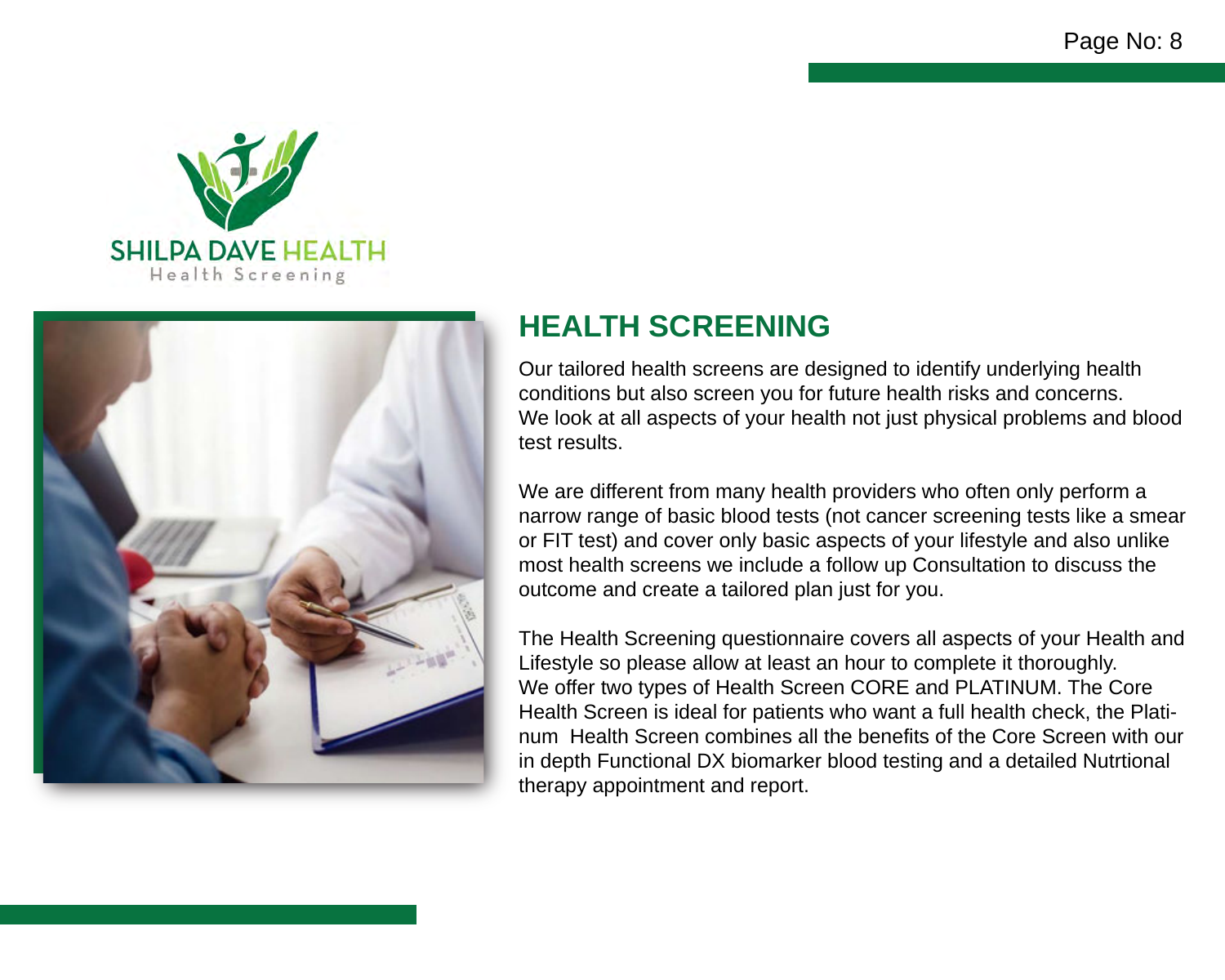|                                                           | <b>Core £750</b> | <b>Platinum £1495 Aditional Tests</b> |   |
|-----------------------------------------------------------|------------------|---------------------------------------|---|
| Life Analysis                                             | $\sf X$          | $\sf X$                               |   |
| <b>Body Scan</b>                                          | X                | X                                     |   |
| <b>Urinalysis</b>                                         | X                | X                                     |   |
| <b>Comprehensive Blood Panel</b>                          | X                |                                       |   |
| <b>ECG</b>                                                | X                | $\sf X$                               |   |
| FIT test of Bowel Cancer                                  | X                | $\sf X$                               |   |
| <b>Cervical Smear</b>                                     | X                | X                                     |   |
| PSA test for Men                                          | X                | X                                     |   |
| FDX advanced biomarker blood testing with detailed report |                  | X                                     |   |
| Nutritional therapy 60 mins appointment                   |                  | $\sf X$                               |   |
| OURA Ring 3 Data Analysis**                               |                  |                                       | X |
| Personal Training 45 mins                                 |                  |                                       | X |
| Yoga 45 mins                                              |                  |                                       | X |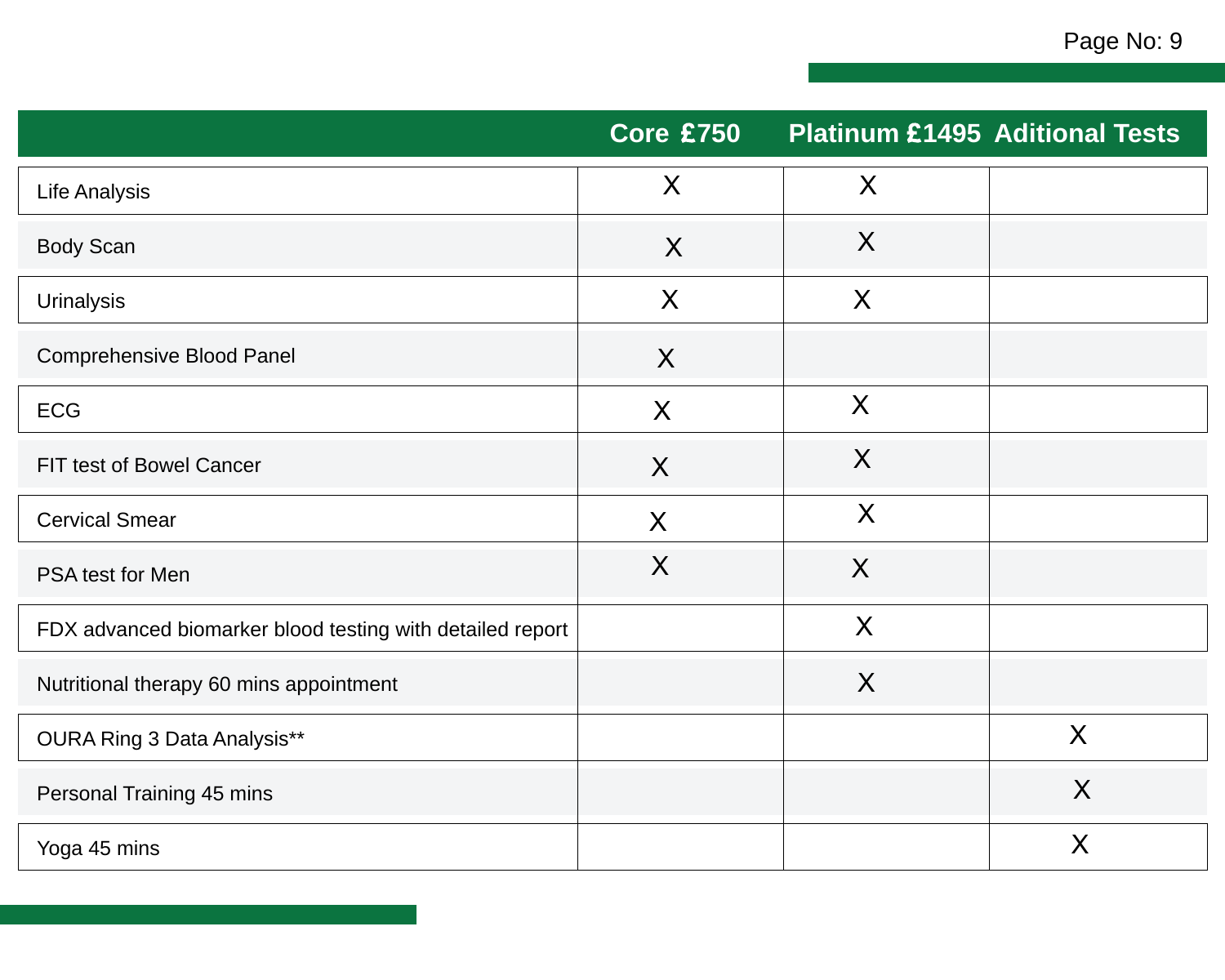|                                           | <b>Core £750</b> | <b>Platinum £1495 Aditional Tests</b> |          |
|-------------------------------------------|------------------|---------------------------------------|----------|
| Mindfulness and Breathing session 45 mins |                  |                                       | $\times$ |
| Yoga and Mindfulness 6 session bundle     |                  |                                       | X        |
| Cardio Scan remote cardiac monitoring     |                  |                                       | $\times$ |
| Echocardiography                          |                  |                                       | X        |
| Cardiac Rehabilitation and polar tracking |                  |                                       | X        |
| <b>MRI</b> Scanning                       |                  |                                       | X        |
| Mammogram                                 |                  |                                       |          |

Detailed Health Questionnaire and Lifestyle Analysis, Blood Pressure, Height, Weight, Body Composition Analysis Comprehensive Body composition with BodyscanTM (Hydration, lean muscle, %body fat, visceral fat, Bone mass), urinalysis, (smear for women). Blood tests HAEMATOLOGY (FBC, differential, ESR, Ferritin) BIOCHEMISTRY (Sodium, potassium, chloride, bicarbonate, urea, creatinine, eGFR) LIVER PROFILE (bilirubin, Alkaline Phosphatase AST,ALT, Albumin, Globulin) CARDIAC PROFILE (LDH, CK, glucose, triglycerides, Cholesterol, HDL Cholesterol, LDL Cholesterol, Non-LDL Cholesterol, iron, iron binding) BONE PROFILE(calcium, phosphate, uric acid) VITAMIN D, THYROID PROFILE (Free T4/TSH) HBA1c + FIT Test (faecal test).

\*\* Requires OURA Ring 3 purchase via\*\*

*www.oura.com*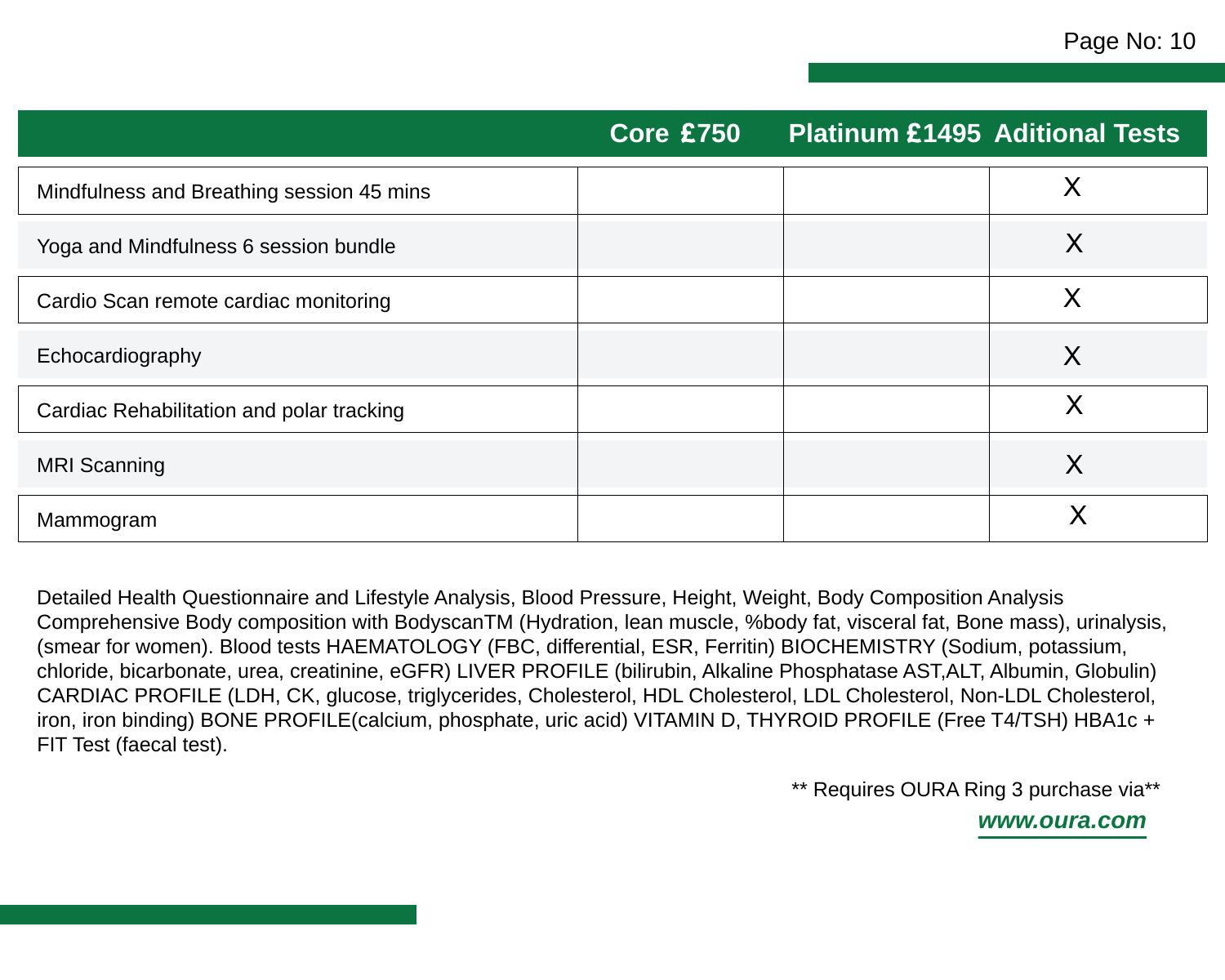

# MEMBERSHIP

Practice Membership with Shilpa Dave Health allows patients to build a long term relationship with our Doctors who can work with patients to reach their health goals. Our vision and strategy and practice philosophy is based around three founding principles.

#### **Wellness**

 We look at your overall health from all aspects to help patients stay well and live well.

### **Positivity**

 We help patients to develop a positive mindset to optimize their health and engage positivity with patients and their families to treat and manage the disease.

### **Care**

 We care about our work, our standards, and our patients. We aim to practice diligent, caring evidence-based medicine supporting with respect and care for each other and our patients, we don't leave aspects of medical care to other people to sort out, we facilitate care and aim to care for our patients throughout the care cycle of any condition

# **THE CARE CYCLE:**

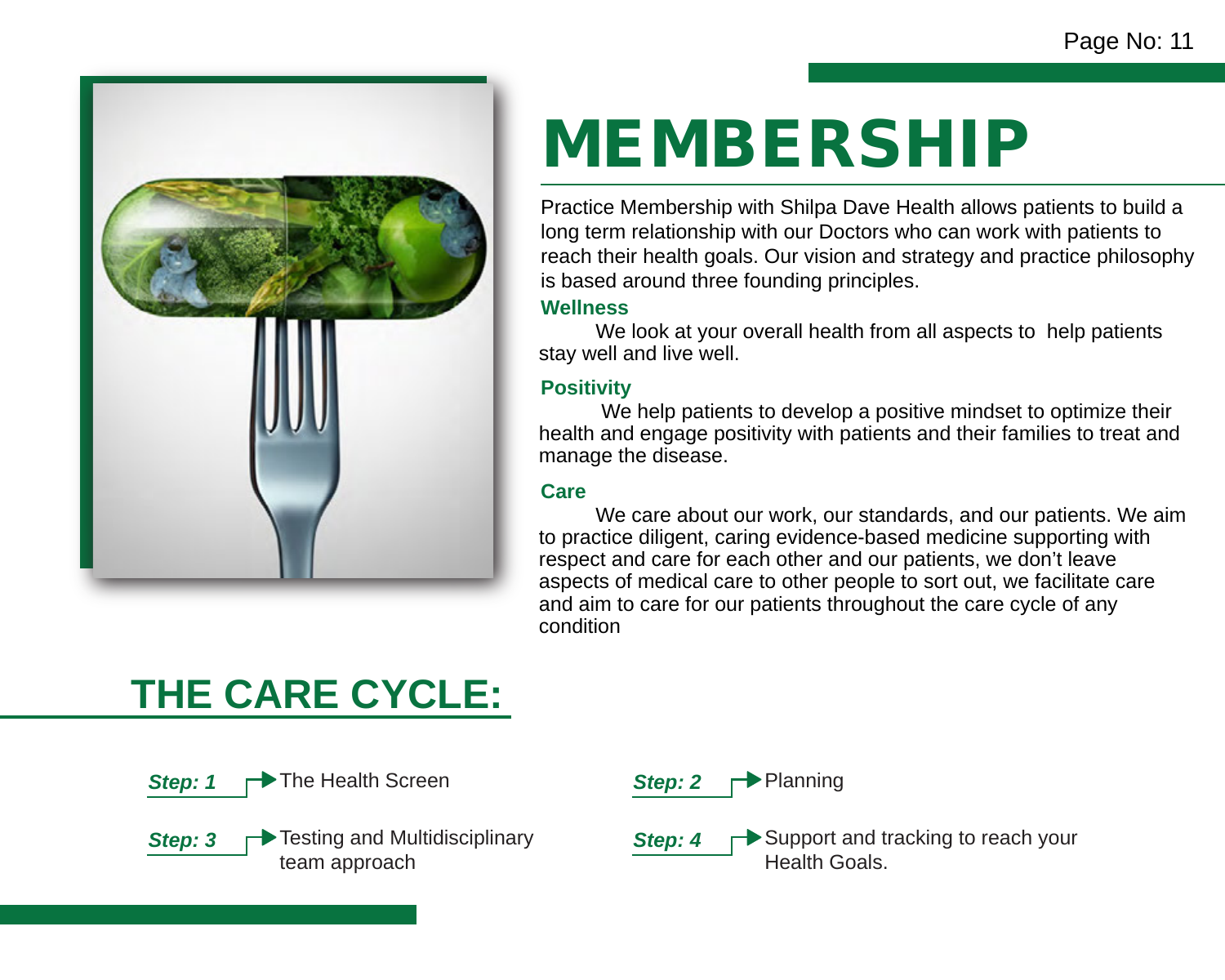### **STEP 1: The Health Screen**

We bring together all aspects of your lifestyle and physical health starting with a detailed health screening appointment. By completing detailed questionnaires and a comprehensive examination we will understand the timeline of health events, triggers, and contributing factors such as

- Lifestyle ●∟
- Work and Environment
- Stress, Mindset, and Psychology
- **Nutrition**
- Genetic factors

If we discover a medical condition of concern you will be referred at this stage to our Network of handpicked Hospital Specialists both locally and in Central London.



### **STEP 2: Planning**

We then build a timeline of events and start to develop personalized Health Goals. What motivates you to change?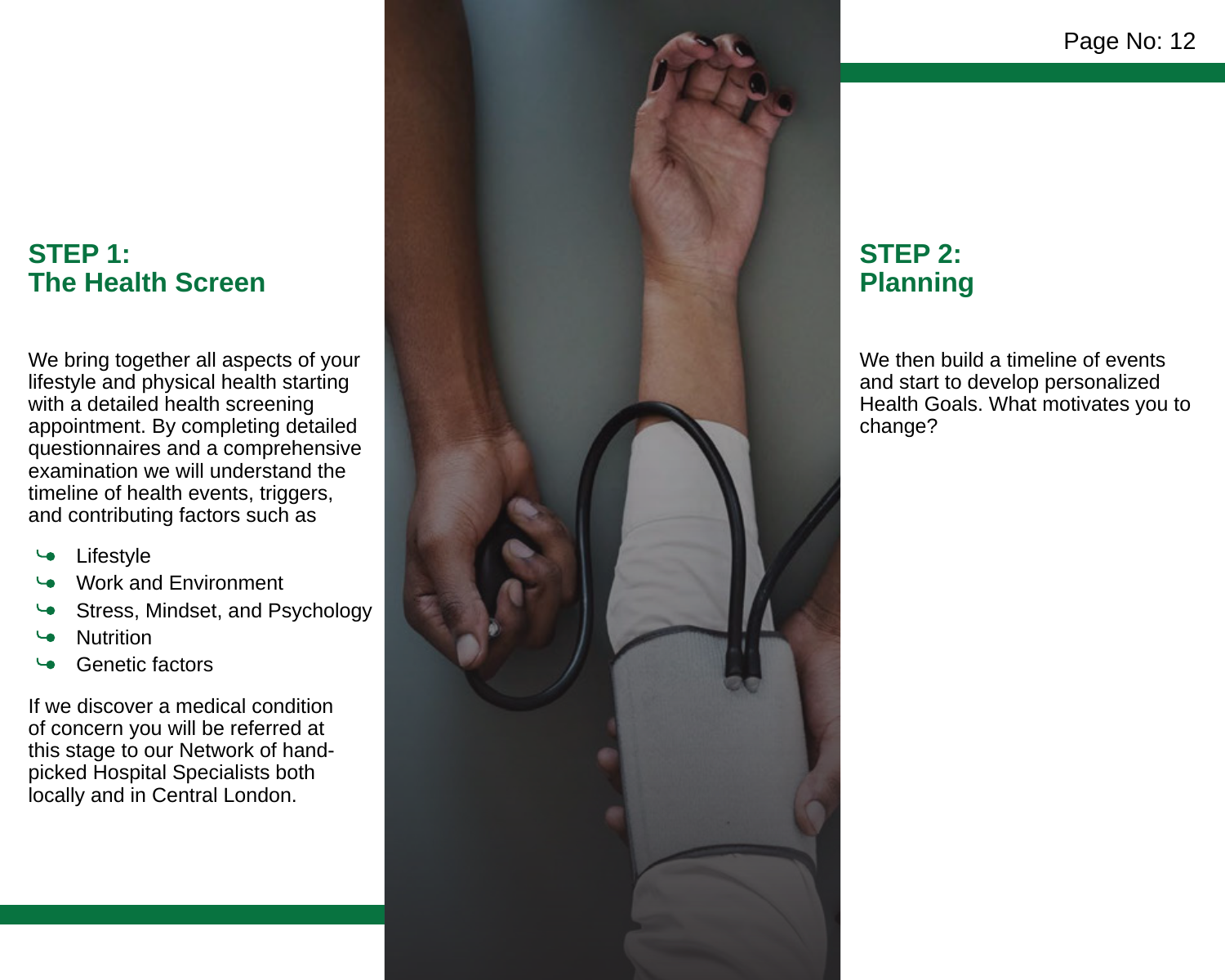### **STEP 3: Testing & Multidisciplinary Team Approach**

We complete a standard panel of blood and urine tests to ensure that common important medical conditions are not missed. We will as a Team review your Health Screen with your results and discuss if appropriate more detailed testing for example gut health, adrenal and hormonal tests.



### **STEP 4: Support & Tracking to reach your health goals.**

Typically over 3-6 months we will work together and involve key health professionals to track your progress towards your health goals. Examples of the tools and professionals we use regularly include:

- **Nutritionist**
- Physiotherapist
- Personal Training
- Counselor and Psychotherapist
- Wearable Fitness devices such as OURA Ring.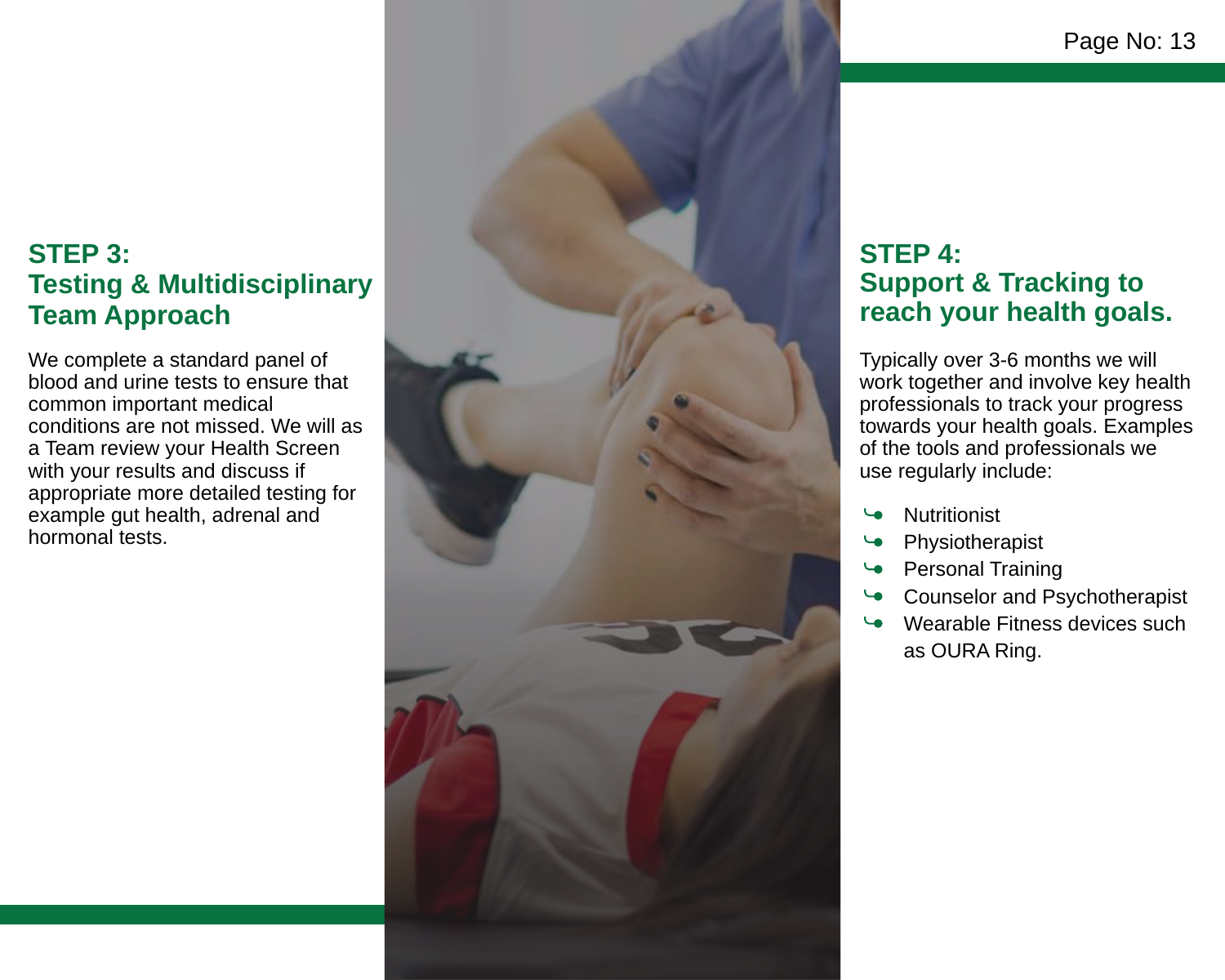



As part of our mission to put wellness first, Membership of Shilpa Dave Health provides patients with a number of benefits for a small monthly cost. Joining the practice membership is simple, simply click on the Membership Tab on the website and enter in your personal details and your payment details.

We serve Richmond-upon-Thames, Teddington, Twickenham and Kingston-upon-Thames with Private GP services and Membership.

**Individual Membership costs £30 per month, Couple Membership costs £50 per month and Family Membership (2 adults & up to 3 children) costs £75 per month and there is no minimum term of membership.** 

We do not offer an out of hours service, terms and conditions and privacy notice with link to bottom of page. see website for **TERMS AND CONDITIONS** and **OUR PRIVACY NOTICE**

Click Here: https://www.privategp.org/user/276/edit **Membership frequently asked questions**